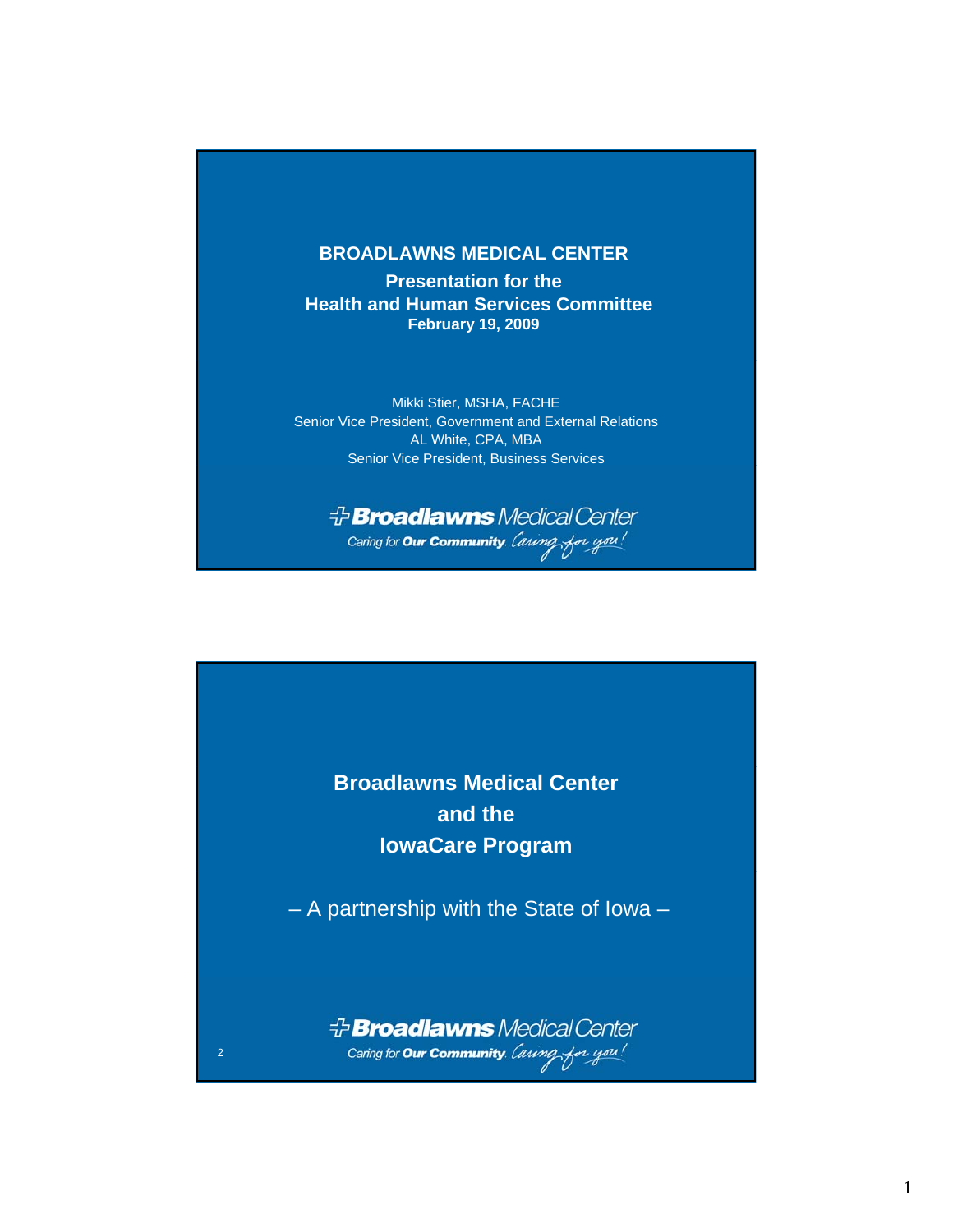

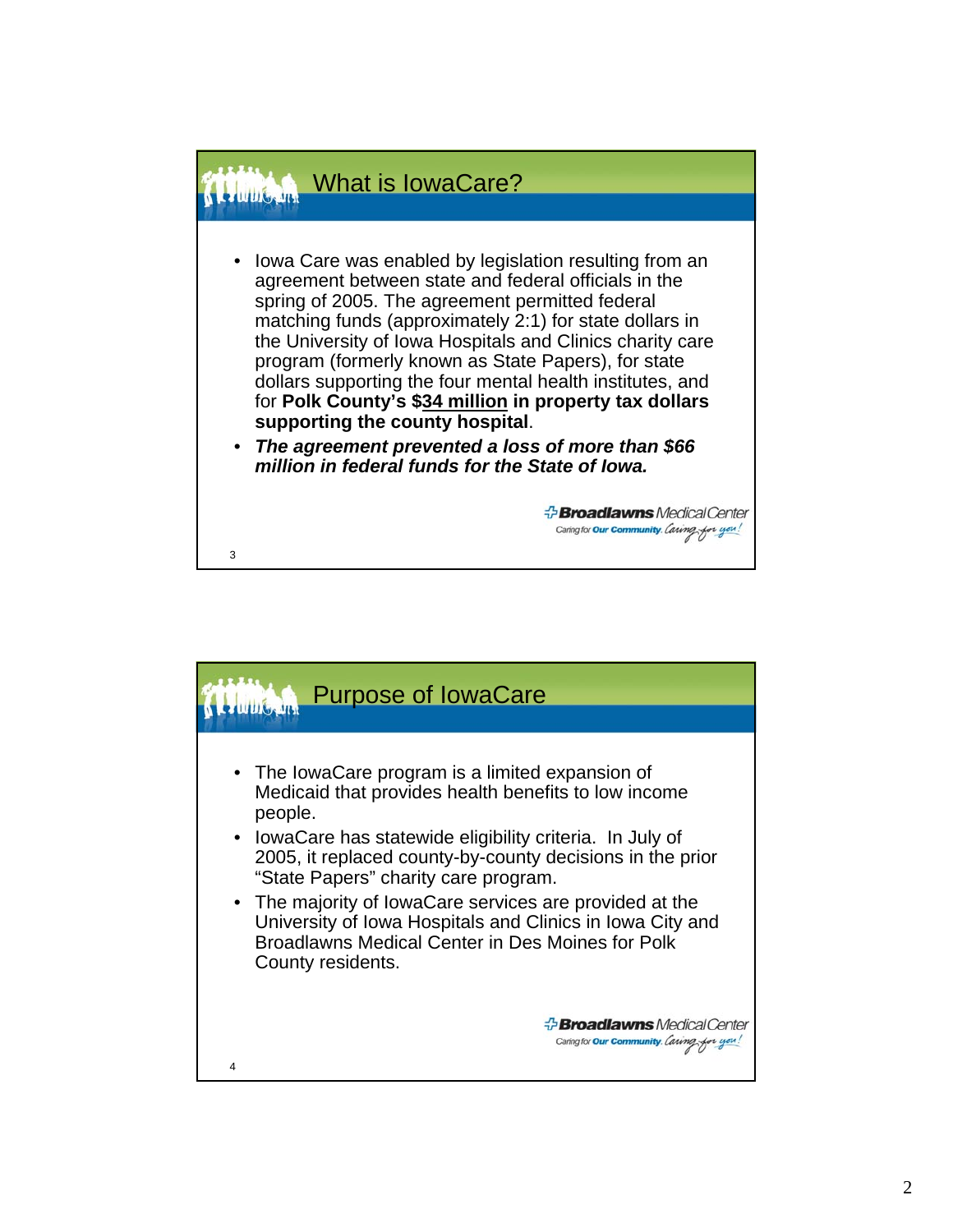

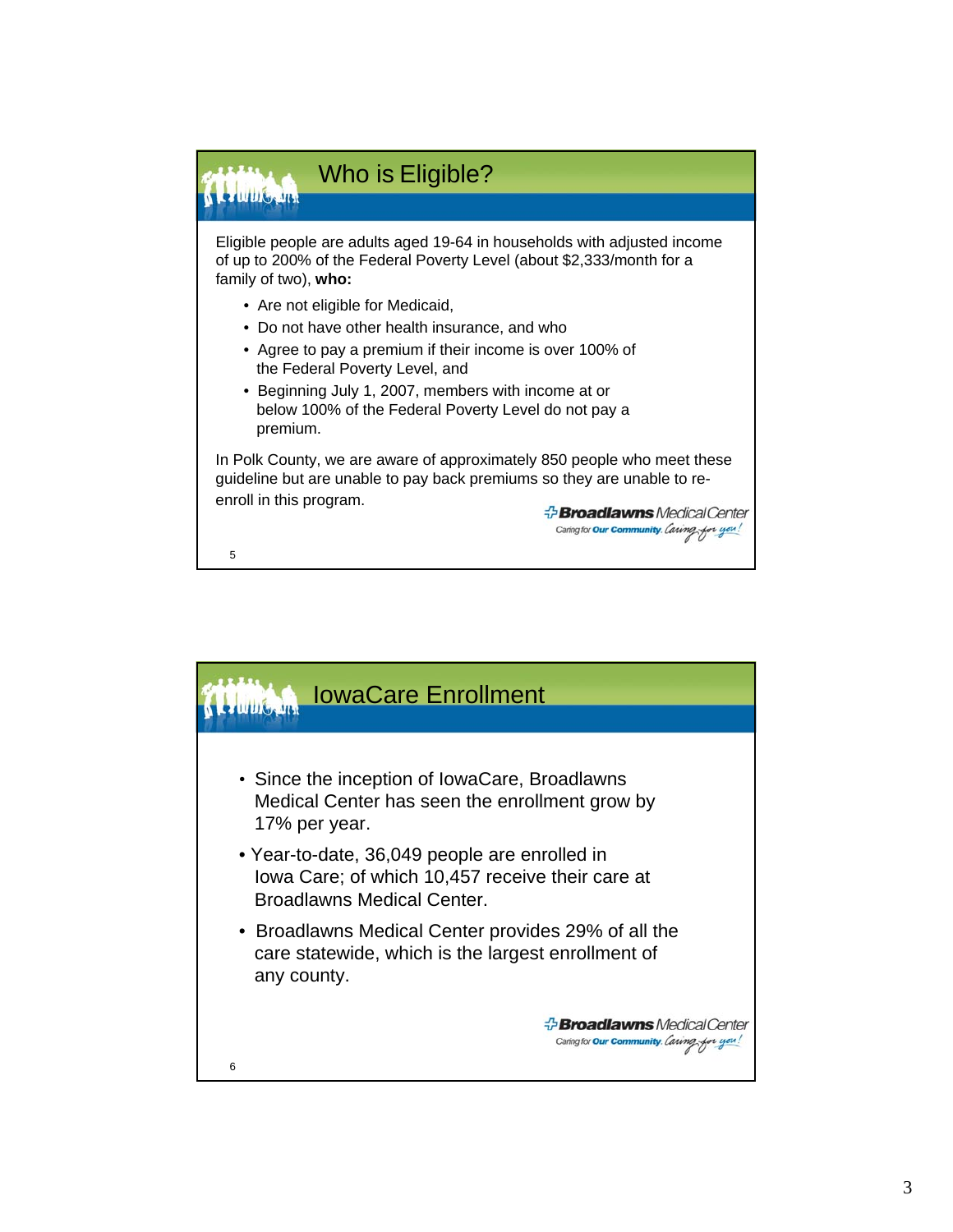

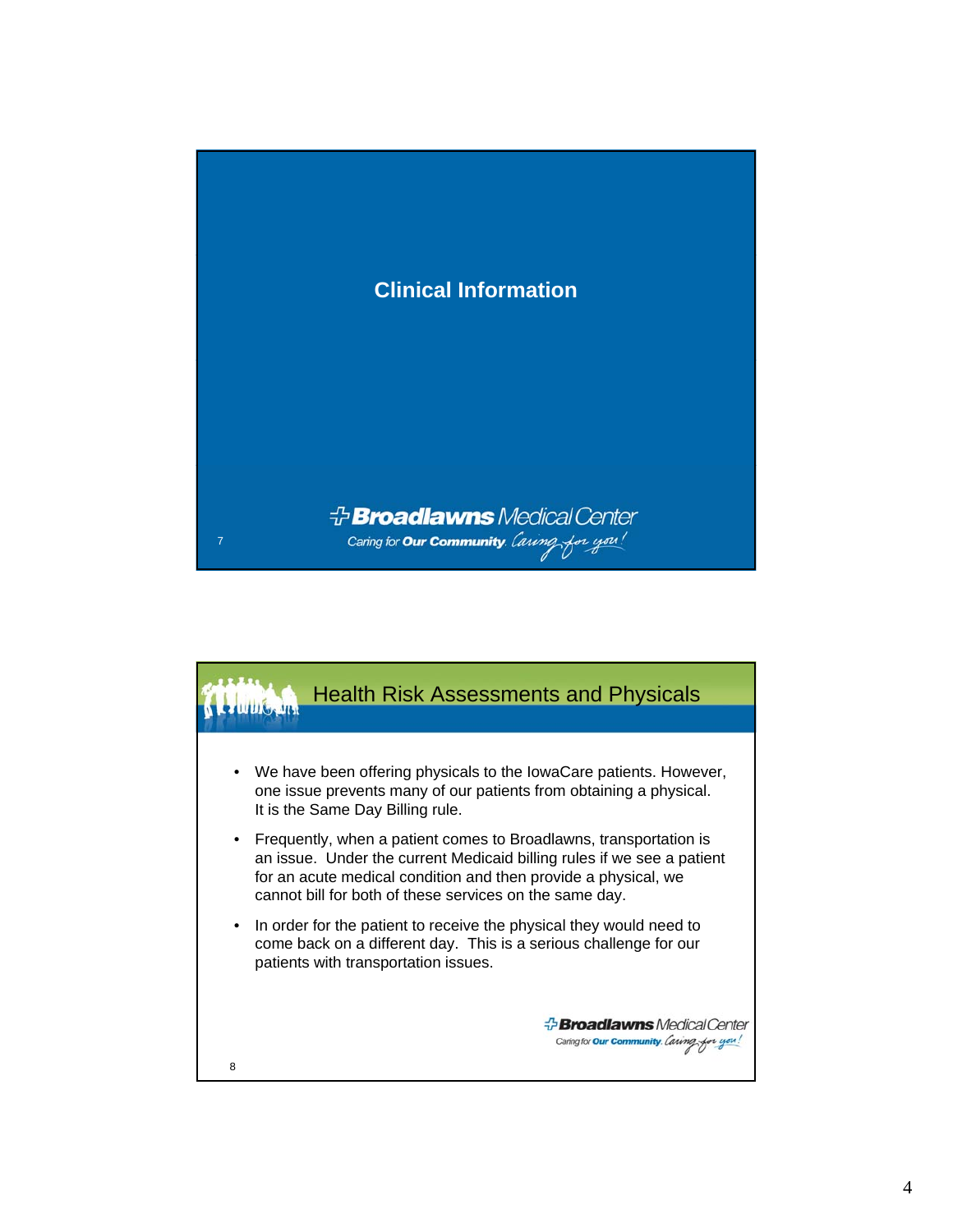

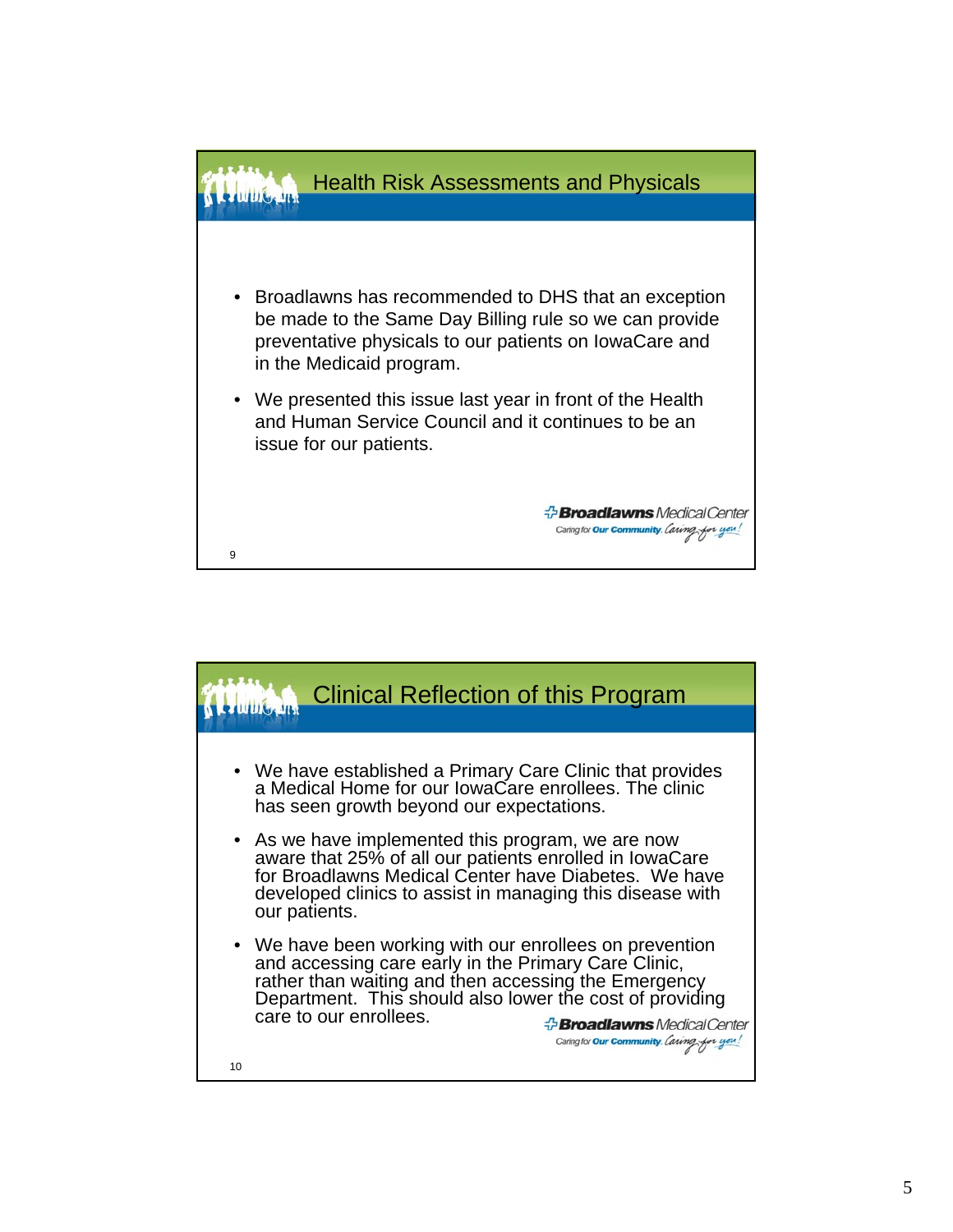

11

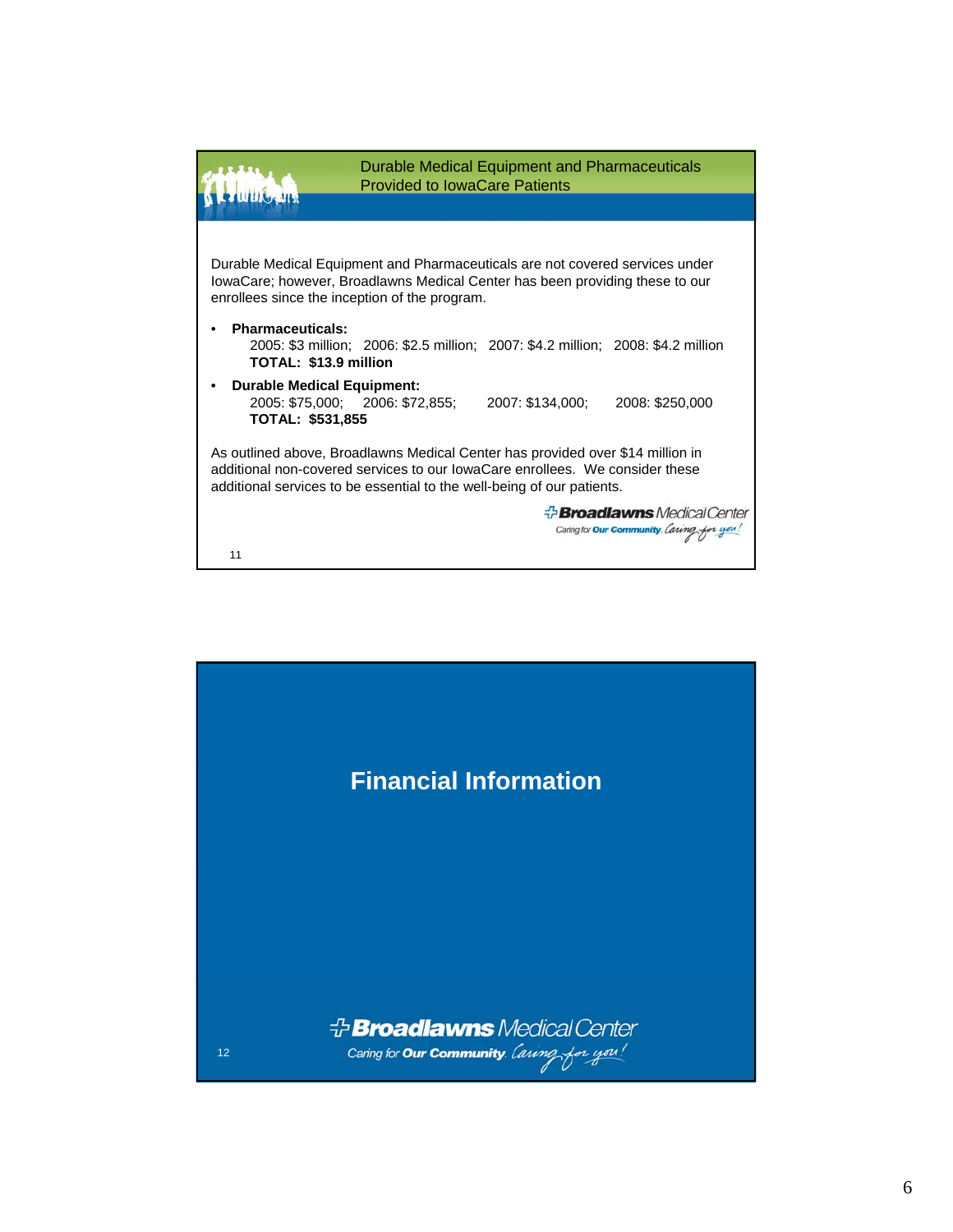

| <b>Overall Increase in Total Claims</b><br>116.41                                                                                                                                                                                  |                                    |                                                                     |                                              |                                                                     |                                                            |                                     |                                |  |  |  |  |
|------------------------------------------------------------------------------------------------------------------------------------------------------------------------------------------------------------------------------------|------------------------------------|---------------------------------------------------------------------|----------------------------------------------|---------------------------------------------------------------------|------------------------------------------------------------|-------------------------------------|--------------------------------|--|--|--|--|
| <b>CURRENT</b><br><b>LEGISLATION</b>                                                                                                                                                                                               | <b>BMC LOAN</b><br><b>TO STATE</b> | <b>STATE</b><br><b>APPROP</b><br><b>W \$3M</b><br><b>ADDITIONAL</b> | <b>CLAIMS</b><br><b>MATCHED</b><br>W 40m CAP | <b>ACTUAL</b><br><b>CLAIMS W</b><br><b>CURRENT</b><br><b>GROWTH</b> | <b>NEW PATIENTS</b><br><b>W PREMIUM</b><br><b>CATCH UP</b> | <b>TOTAL PROJ.</b><br><b>CLAIMS</b> | <b>IMPACT ON</b><br><b>BMC</b> |  |  |  |  |
| ORIGINAL TARGETS                                                                                                                                                                                                                   | \$34,000,000                       | \$37,000,000                                                        | \$40,000,000                                 | \$36,627,030                                                        | \$0                                                        | \$36,627,030                        | \$372,970                      |  |  |  |  |
| FY 2008 ACTUAL                                                                                                                                                                                                                     | \$34,000,000                       | \$37,000,000                                                        | \$40,000,000                                 | \$40,207.163                                                        | \$0                                                        | \$40,207,163                        | ( \$207, 163)                  |  |  |  |  |
| FY 2009 PROJ W<br>NFW PTS                                                                                                                                                                                                          | \$34,000,000                       | \$37,000,000                                                        | \$40,000,000                                 | \$42,000,727                                                        | \$1,000,000                                                | \$43,000,727                        | ( \$3,000,727)                 |  |  |  |  |
| FY 2010 PROJ W<br>NFW PTS.                                                                                                                                                                                                         | \$34,000,000                       | \$37,000,000                                                        | \$40,000,000                                 | \$43,973,648                                                        | \$2,170,213                                                | \$46,143,860                        | ( \$6,143,860)                 |  |  |  |  |
| Contingent on determination of allowable cost standards by CMS as directed to the<br><b>Broadlawns</b> Medical Center<br>Department of Health and Human Services.<br>Caring for <b>Our Community</b> . <i>Lawng</i> for you!<br>14 |                                    |                                                                     |                                              |                                                                     |                                                            |                                     |                                |  |  |  |  |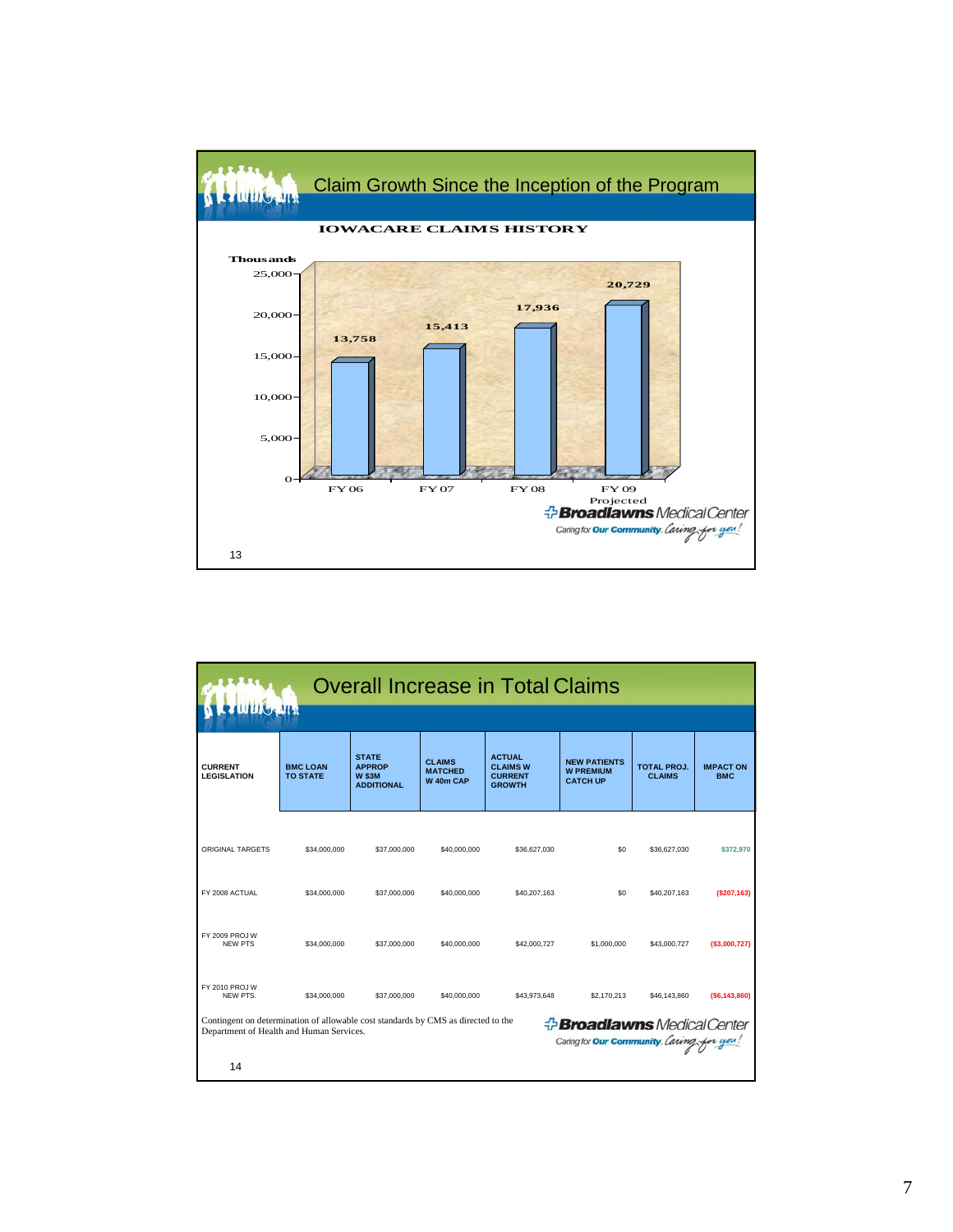

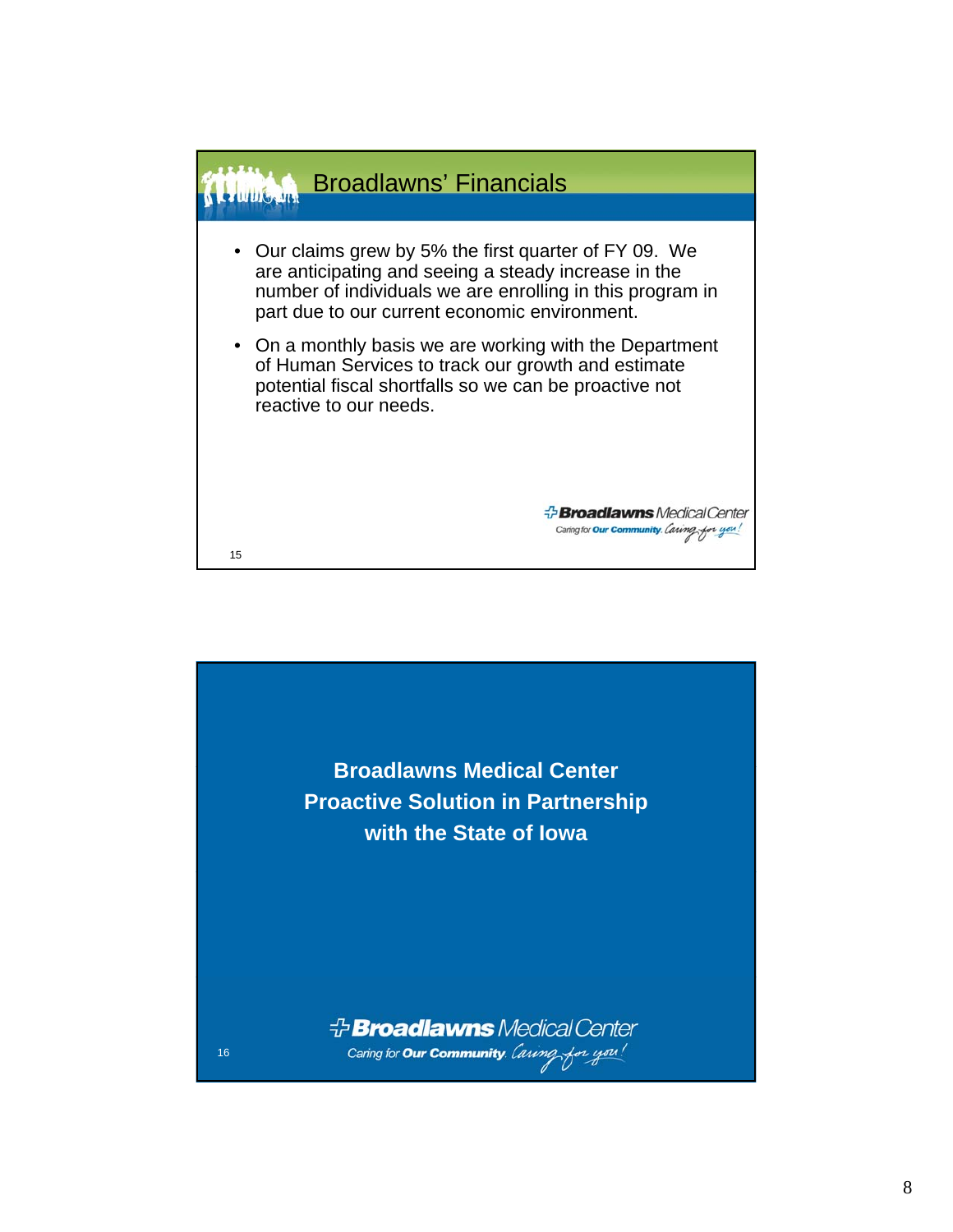

| <b>Potential Solution (continued)</b><br><b>WILLIE MAN</b>                                                                                                                                                                   |                                    |                                                                          |                                                               |                                       |                                                      |                                                  |                                     |  |  |  |  |
|------------------------------------------------------------------------------------------------------------------------------------------------------------------------------------------------------------------------------|------------------------------------|--------------------------------------------------------------------------|---------------------------------------------------------------|---------------------------------------|------------------------------------------------------|--------------------------------------------------|-------------------------------------|--|--|--|--|
| <b>CURRENT</b><br><b>LEGISLATION</b><br>& ADDITIONAL<br><b>TAX LEVY</b><br>FY 2009                                                                                                                                           | <b>BMC LOAN</b><br><b>TO STATE</b> | <b>STATE</b><br><b>APPROP W</b><br><b>3 MILLION</b><br><b>ADDITIONAL</b> | <b>FEDERAL</b><br><b>MATCHING</b><br><b>DOLLARS</b><br>(FMAP) | <b>TOTAL FUNDS</b><br><b>PROVIDED</b> | <b>CLAIMS</b><br><b>MATCH TO</b><br><b>BMC W CAP</b> | <b>IMPACT ON</b><br><b>STATE</b><br><b>FUNDS</b> | <b>IMPACT</b><br>ON BMC-<br>FY 2009 |  |  |  |  |
| <b>USE OF</b><br>ADD'L<br>\$4M LEVY                                                                                                                                                                                          | \$38,000,000                       | \$41,000,000                                                             | \$76,000,000                                                  | \$114,000,000                         | \$48,000,000                                         | \$66,000,000                                     | \$0                                 |  |  |  |  |
|                                                                                                                                                                                                                              |                                    |                                                                          |                                                               |                                       |                                                      |                                                  |                                     |  |  |  |  |
| Contingent on determination of allowable cost standards by CMS as directed to the<br><b>Broadlawns</b> Medical Center<br>Department of Health and Human Services.<br>Caring for <b>Our Community</b> . Caring for you!<br>18 |                                    |                                                                          |                                                               |                                       |                                                      |                                                  |                                     |  |  |  |  |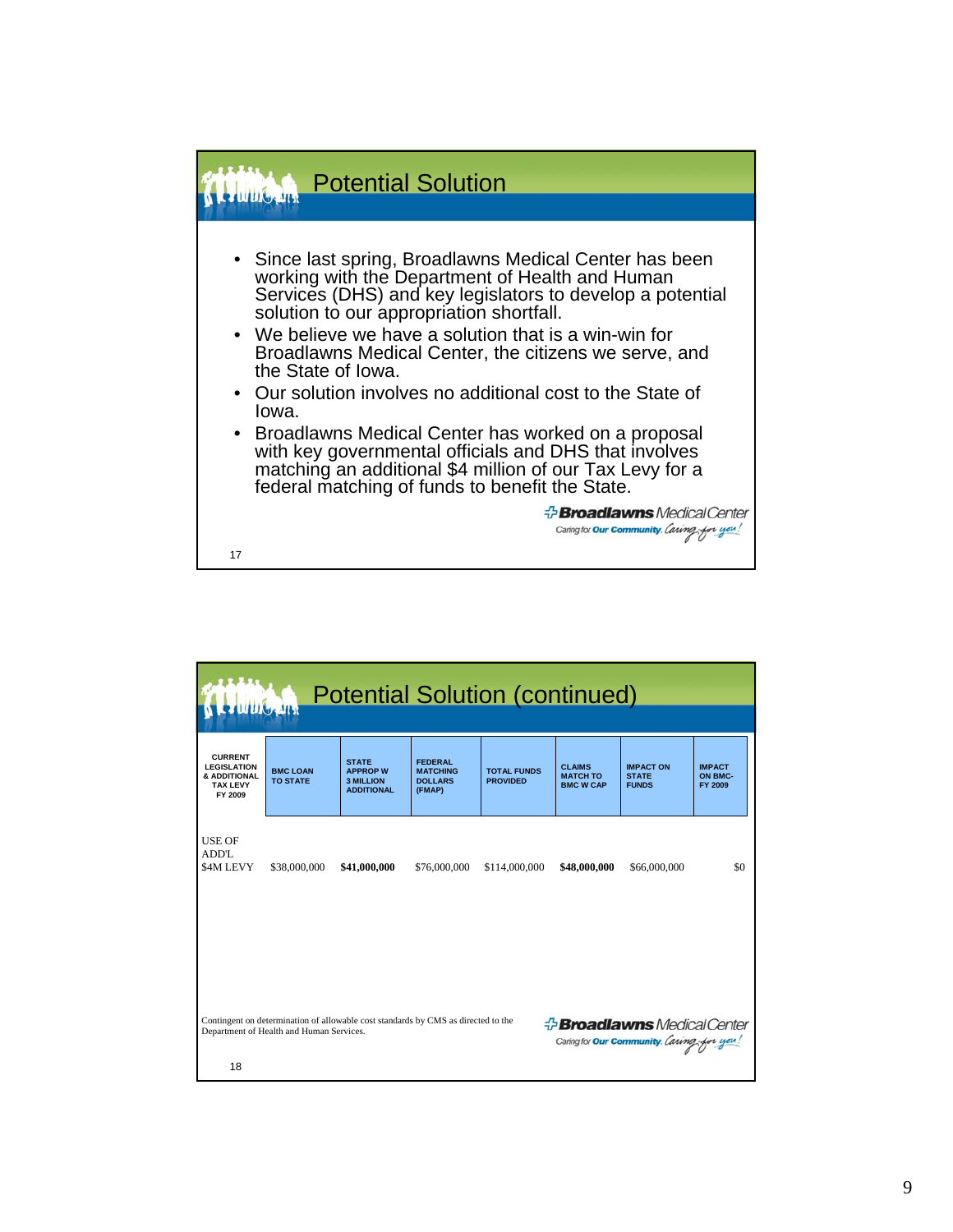

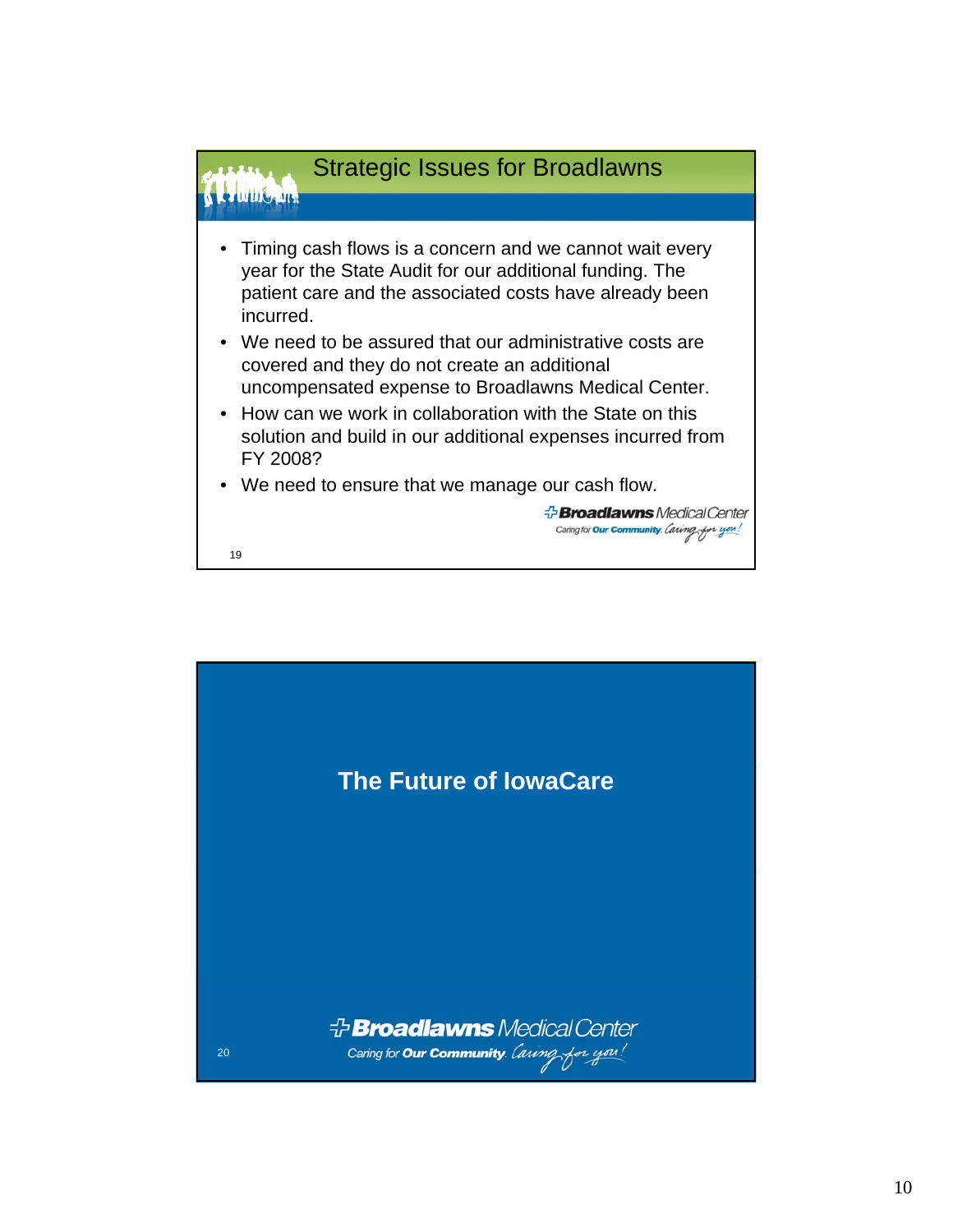